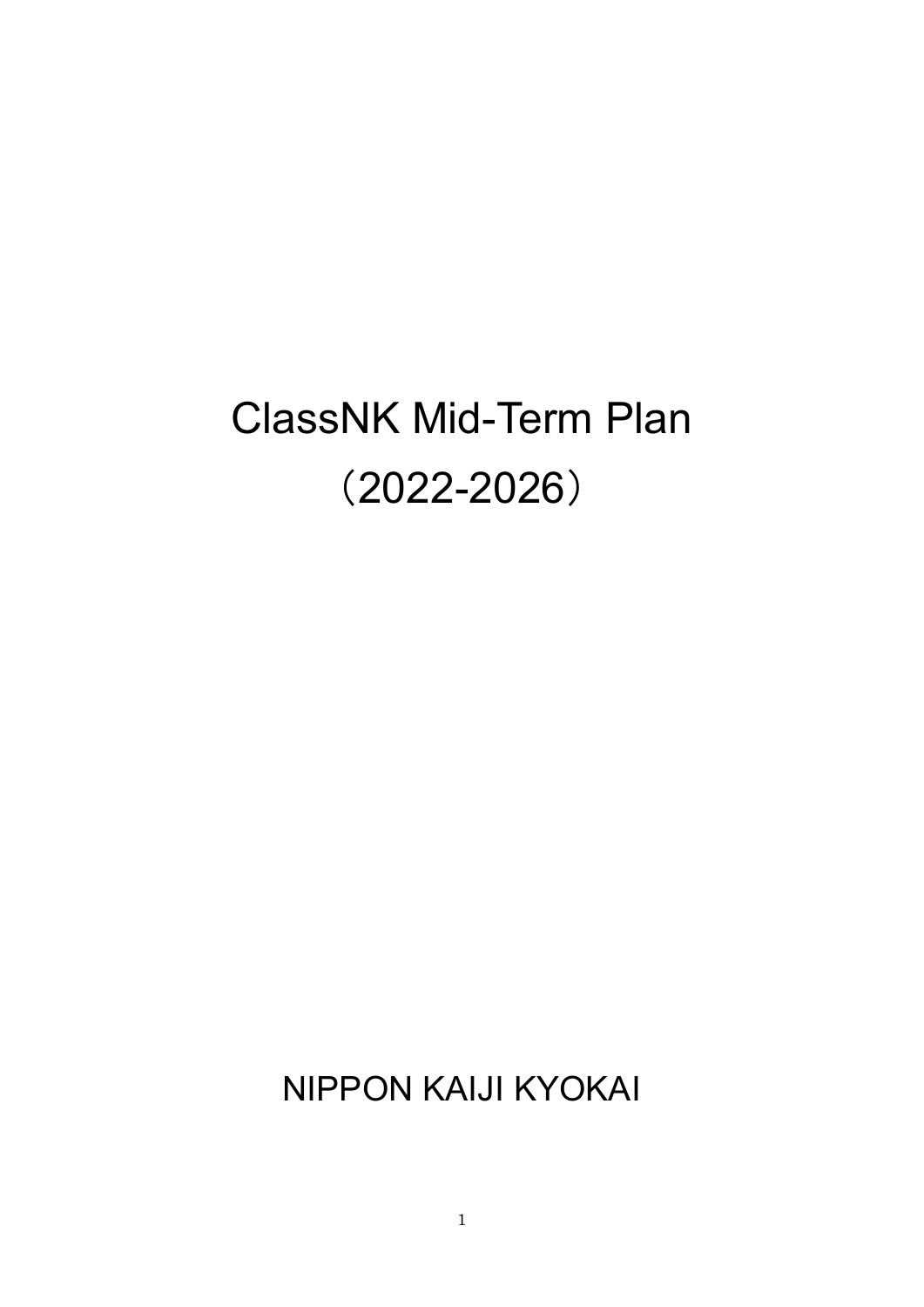## Management Principles and Vision

## **[Management Principles]**

**ClassNK, as an international classification society, will contribute to the world through the activities to ensure the safety of life and property, and to protect the environment.**

## **[Vision]**

- **The organization aims to be ahead of the social shift and contribute to the creation of a sustainable and better society.**
- **The organization aims to flexibly respond to the changes of the surrounding business environment.**
- **The organization aims to be trusted by related industries and societies, and strengthen its business foundation.**

In a society that is undergoing great changes with the keywords of decarbonization and digitalization, there is a growing social demand for us as a third-party organization to make new efforts to lead the change and expand our services. In this environment, it is necessary for us to be flexible in our thinking and to actively contribute to social shift.

As we expand our business into areas that will lead society, we must pay attention to ensuring the efficiency and reasonability of our business operations and strive to enhance a sound and strong business infrastructure.

Based on the above "Management Principles," all officers and staff will work together to realize the "Vision" through the implementation of our Mid-Term Plan (2022-2026).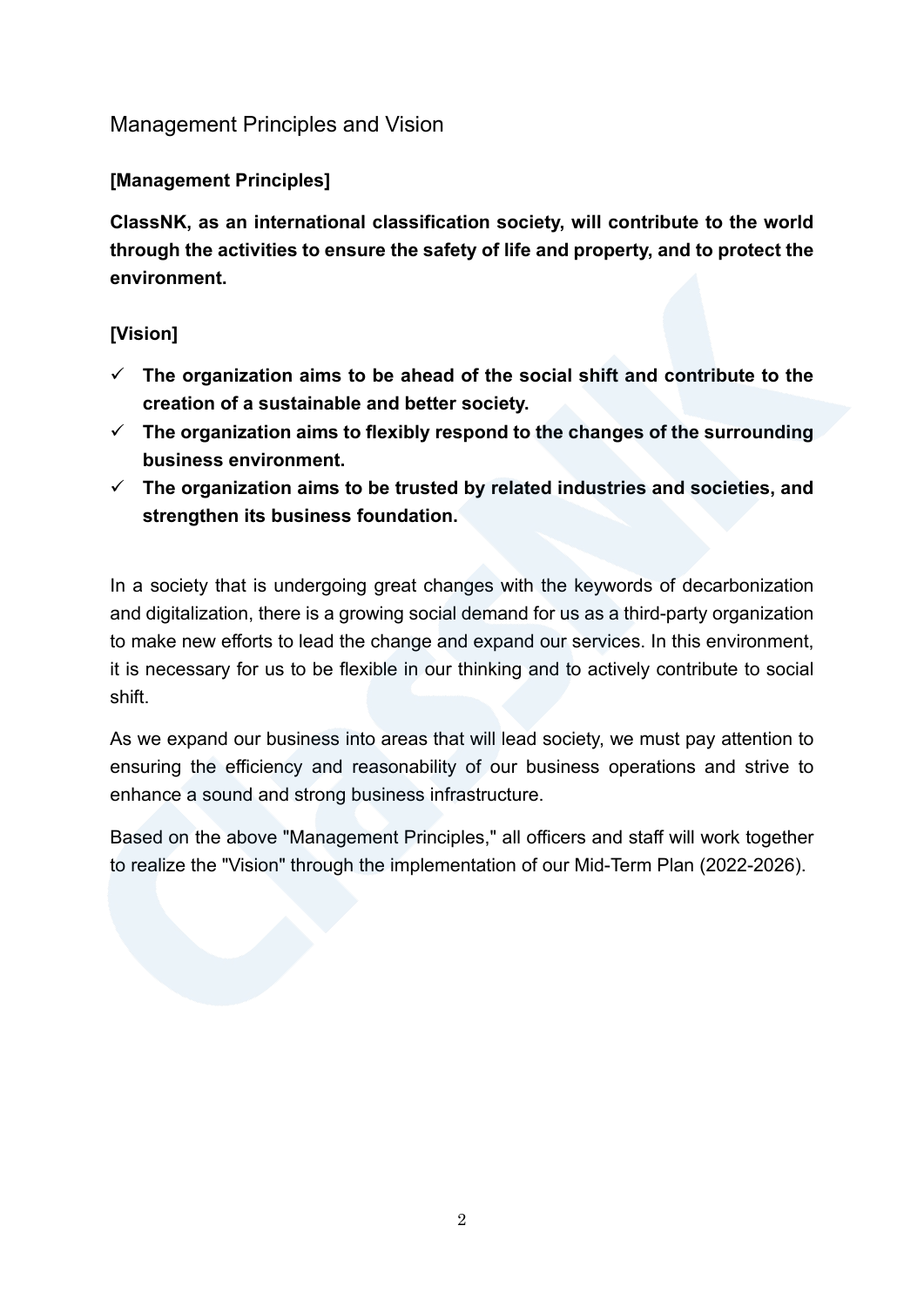# Management Policy (2022-2026) and Mid-Term Initiatives

## **[Management Policy (2022-2026)]**

## **1) Development of comprehensive services to meet a wide range of client needs**

It is becoming more and more noticeable that companies expand their initiatives for safety and environment not only meeting the minimum requirements in accordance with regulations but also ensuring the reliability and sustainability of their businesses, and the needs for evaluation and certification of the initiatives are increasing. In this area, not only classification societies but also consultants outside the maritime field are providing certification services.

In this changing environment, we will develop our business to provide comprehensive services by adding evaluation and certification services for initiatives that pursue higher reliability and sustainability, in addition to the various services that have been provided as the core of our business so far, including confirmation of compliance with regulations. We will actively contribute to our clients' businesses and the evolution of society and strengthen our credibility and competitiveness as a certification body.

#### **2) Stabilizing and enhancing management**

Continuously strive to improve the efficiency and reasonability of our business, and maintain and strengthen a sound and strong business infrastructure even under the expanded business.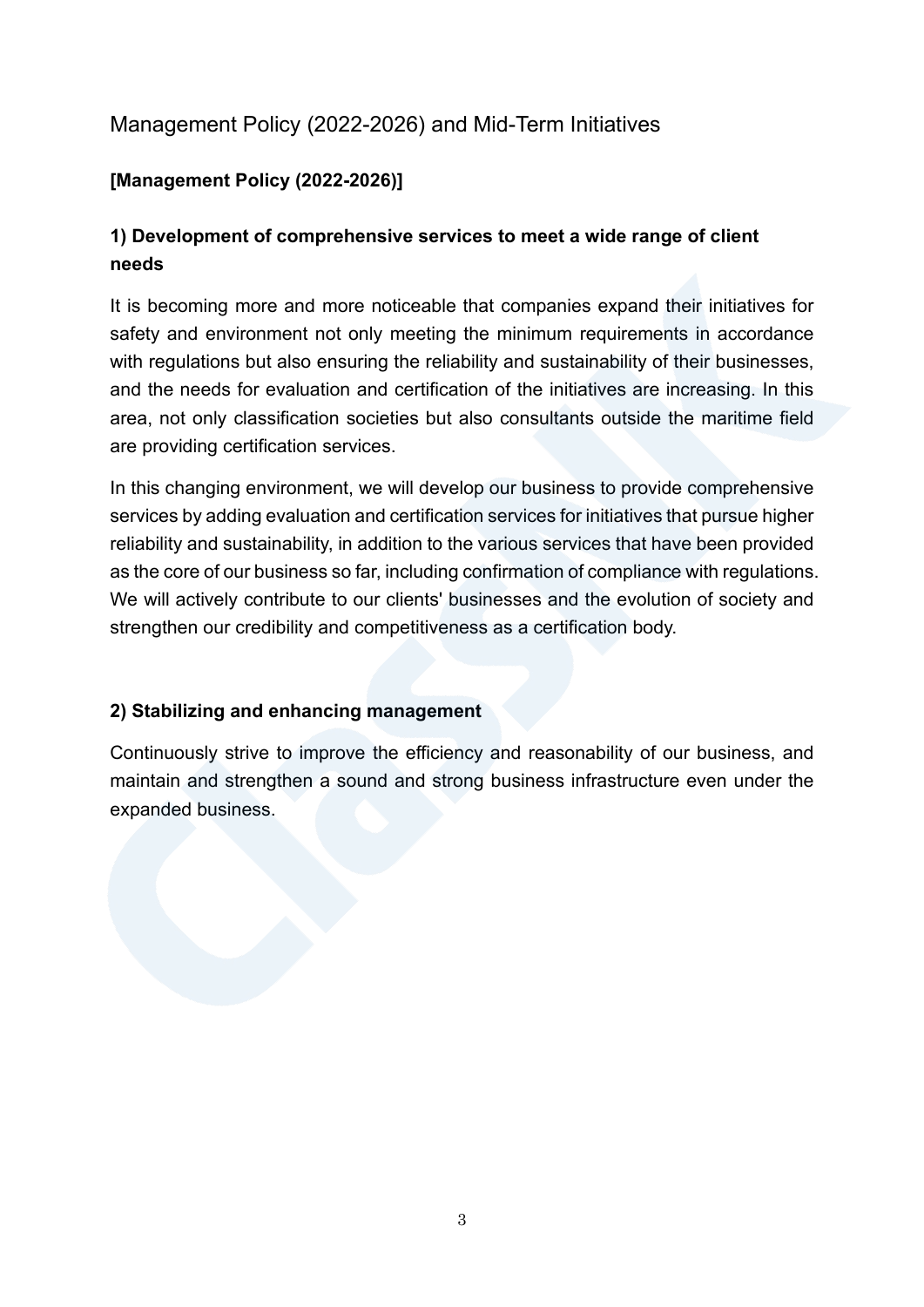## **[Mid-Term Initiatives]**

## **1. Strengthening intelligence and planning functions**

 $\checkmark$  Research and analyze changes in relevant social conditions and trends in government and industry, evaluate areas in which we can contribute, and strengthen our functions for planning and developing services in order to anticipate changes in society and actively develop new services.

## **2. Establishing a comprehensive service system to evaluate and certify the reliability and sustainability of businesses**

 $\checkmark$  Systemize our various services from the perspective of business reliability and sustainability, including clients' voluntary initiatives, and establish a comprehensive service system that can certify the initiatives to pursue more advanced goals while evaluating the feasibility of certification services in the untapped areas and adding important certification services.

#### (1) Safety field

Establish a comprehensive service system that includes initiatives in the field of safety management, which is expected to become dramatically more advanced with the progress of digitalization.

#### (2) Environment field

Establish a comprehensive service system that can support the various initiatives under the circumstances where the development of zero-emission technologies and the establishment of social systems are progressing in parallel.

#### **3. Developing new business fields**

 $\checkmark$  Stabilize and develop our business in new fields that we have pioneered, such as renewable energy, governmental ships, land and air transportation, and logistics, and strive to develop new businesses by paying close attention to the needs of a society that is increasingly pursuing sustainability.

#### **4. Promoting R&D**

 $\checkmark$  In addition to continuing to enhance the technologies required for certification services such as classification services, we will promote research and development of technologies required for new certification services in cooperation with partners who are leading the way in society, and contribute to the social implementation of leading initiatives.